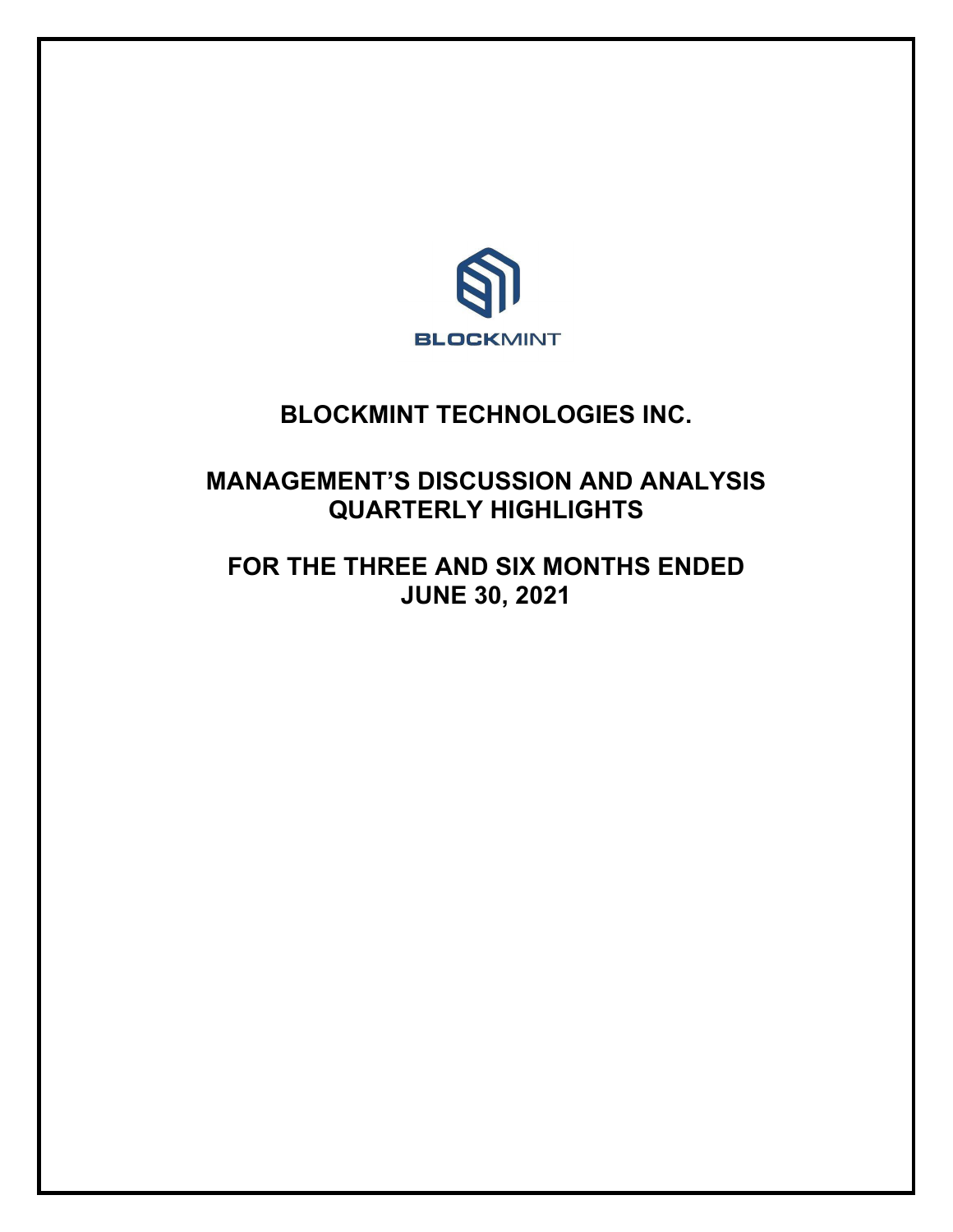## **Introduction**

The following interim Management's Discussion & Analysis ("MD&A") of the financial condition and results of the operations of BlockMint Technologies Inc. (the "Company" or "BlockMint") has been prepared to provide material updates to the business operations, liquidity and capital resources of the Company since its last annual management's discussion & analysis, being the Management's Discussion & Analysis ("Annual MD&A") for the fiscal year ended December 31, 2020. This MD&A does not provide a general update to the Annual MD&A, or reflect any non-material events since the date of the Annual MD&A.

This MD&A has been prepared in compliance with the requirements of section 2.2.1 of Form 51-102F1, in accordance with National Instrument 51-102 – Continuous Disclosure Obligations. This discussion should be read in conjunction with the Annual MD&A, the audited annual consolidated financial statements of the Company for the years ended December 31, 2020 and December 31, 2019 and the unaudited condensed consolidated interim financial statements for the three and six months ended June 30, 2021, together with the notes thereto. **Results are reported in United States dollars, unless otherwise noted.** In the opinion of management, all adjustments (which consist only of normal recurring adjustments) considered necessary for a fair presentation have been included. The results for the three and six months ended June 30, 2021 are not necessarily indicative of the results that may be expected for any future period. Information contained herein is presented as at August 30, 2021 unless otherwise indicated.

The unaudited condensed consolidated interim financial statements for the three and six months ended June 30, 2021, have been prepared using accounting policies consistent with International Financial Reporting Standards ("IFRS") as issued by the International Accounting Standards Board and interpretations of the IFRS Interpretations Committee. The unaudited condensed consolidated interim financial statements have been prepared in accordance with International Standard 34, Interim Financial Reporting.

For the purposes of preparing this MD&A, management, in conjunction with the Audit Committee of the Board of Directors, considers the materiality of information. Information is considered material if: (i) such information results in, or would reasonably be expected to result in, a significant change in the market price or value of BlockMint's common shares; or (ii) there is a substantial likelihood that a reasonable investor would consider it important in making an investment decision; or (iii) it would significantly alter the total mix of information available to investors. Management, in conjunction with the Audit Committee of the Board of Directors, evaluates materiality with reference to all relevant circumstances, including potential market sensitivity.

# **Caution Regarding Forward-Looking Statements**

This MD&A contains certain forward-looking information and forward-looking statements, as defined in applicable securities laws (collectively referred to herein as "forward-looking statements"). These statements relate to future events or the Company's future performance. All statements other than statements of historical fact are forward-looking statements. Often, but not always, forward-looking statements can be identified by the use of words such as "plans", "expects", "is expected", "budget", "scheduled", "estimates", "continues", "forecasts", "projects", "predicts", "intends", "anticipates" or "believes", or variations of, or the negatives of, such words and phrases, or state that certain actions, events or results "may", "could", "would", "should", "might" or "will" be taken, occur or be achieved. Forward-looking statements involve known and unknown risks, uncertainties and other factors that may cause actual results to differ materially from those anticipated in such forward-looking statements. The forward-looking statements in this MD&A speak only as of the date of this MD&A or as of the date specified in such statement.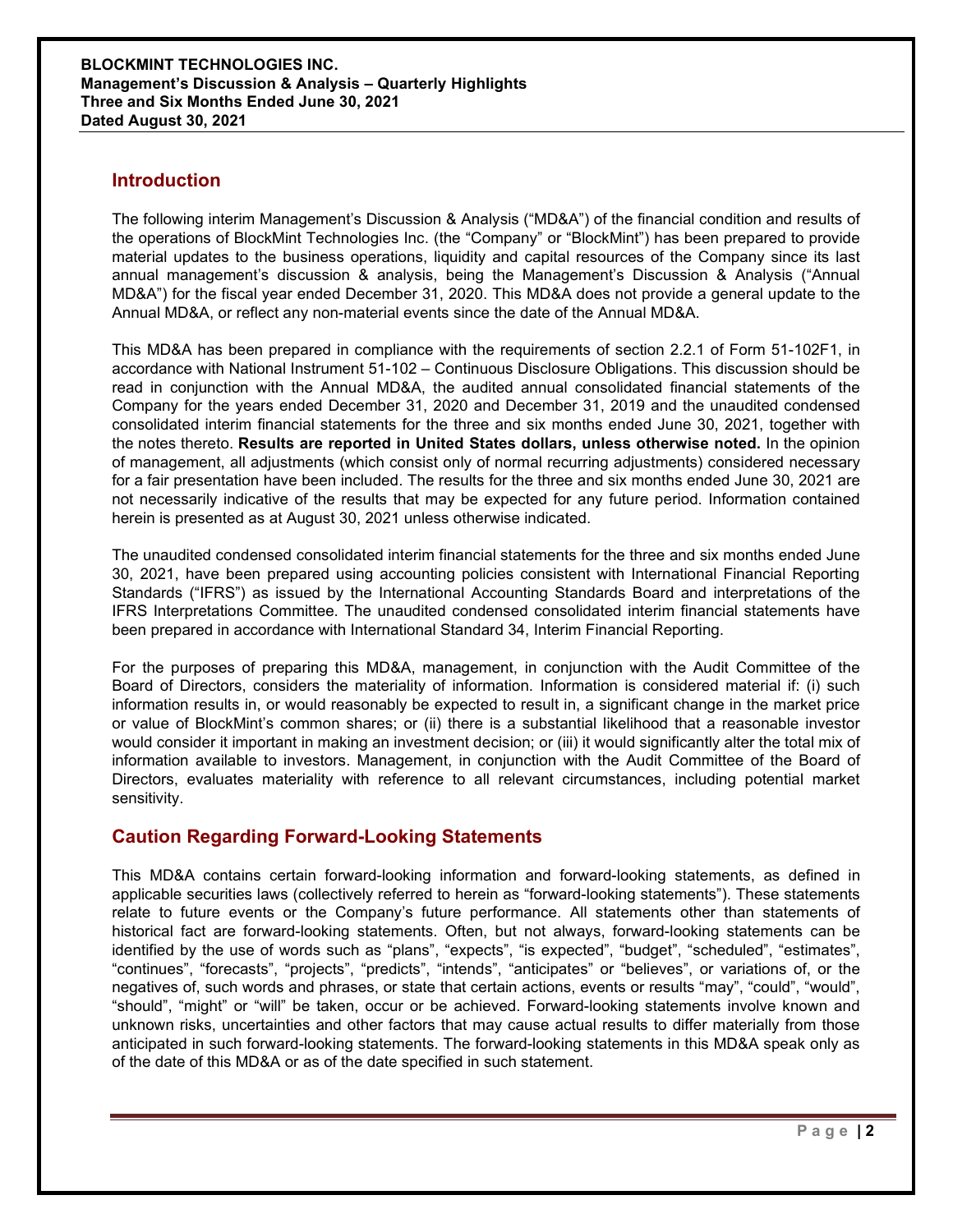Specifically, the following forward-looking statements are based on the corresponding assumptions, and are subject to the noted risk factors:

| <b>Forward-looking statements</b>                                                                                                                                                                                                                  | <b>Assumptions</b>                                                                                                                                                                                                                                                                                                                                                      | <b>Risk factors</b>                                                                                                                                                                                                                                                                        |
|----------------------------------------------------------------------------------------------------------------------------------------------------------------------------------------------------------------------------------------------------|-------------------------------------------------------------------------------------------------------------------------------------------------------------------------------------------------------------------------------------------------------------------------------------------------------------------------------------------------------------------------|--------------------------------------------------------------------------------------------------------------------------------------------------------------------------------------------------------------------------------------------------------------------------------------------|
| The Company's cash balance<br>at June 30, 2021, is sufficient<br>to fund its consolidated<br>operating expenses at current<br>levels. At the date hereof, the<br>Company's consolidated cash<br>balance has increased due to<br>private placement. | The development and operating<br>activities of the Company for the<br>twelve-month period ending June<br>30, 2022, and the costs<br>associated therewith, will be<br>consistent with the Company's<br>current expectations; and the debt<br>and equity markets, exchange<br>and interest rates and other<br>applicable economic conditions<br>do not materially change. | Changes in debt and equity<br>markets; timing and availability of<br>external financing on acceptable<br>terms; increases in costs;<br>government regulation,<br>cryptocurrency price fluctuations;<br>interest rate and exchange rate<br>fluctuations; changes in economic<br>conditions. |

Inherent in forward-looking statements are risks, uncertainties and other factors beyond BlockMint's ability to predict or control. Readers are cautioned that the above chart does not contain an exhaustive list of the factors or assumptions that may affect the forward-looking statements, and that the assumptions underlying such statements may prove to be incorrect. Actual results and developments are likely to differ, and may differ materially, from those expressed or implied by the forward-looking statements contained in this MD&A. Readers should refer to those risk factors referenced in the "Risks and Uncertainties" section below.

Forward-looking statements involve known and unknown risks, uncertainties and other factors that may cause BlockMint's actual results, performance or achievements to be materially different from any of its future results, performance or achievements expressed or implied by forward-looking statements. All forward-looking statements herein are qualified by this cautionary statement. Accordingly, readers should not place undue reliance on forward-looking statements. The Company undertakes no obligation to update publicly or otherwise revise any forward-looking statements whether as a result of new information or future events or otherwise, except as may be required by law. If the Company does update one or more forwardlooking statements, no inference should be drawn that it will make additional updates with respect to those or other forward-looking statements, unless required by law.

# **Description of Business**

The Company's subsidiaries, BlockMint (Canada) Technologies Inc. (formerly BlockMint Technologies Inc.) ("BlockMint-Canada"), and its wholly owned subsidiary, BlockMint (USA) Technologies Inc. ("BlockMint-USA") are in the business of developing distributed systems and networks that enable a more decentralized deployment of blockchain based applications such as cryptocurrency mining.

The Company's objective is to develop distributed systems and networks that enable a more decentralized deployment of blockchain-based applications. One such application is cryptocurrency mining, which relies on a decentralized blockchain network. The Company developed the Minter browser - a secure and private browser where any person can mine cryptocurrency as they browse the web. In addition to being a web browser, Minter has additional integrated features, such as a virtual private network (VPN) and an ad-blocker. The Minter browser was initially released in 2019, but has been updated and re-released twice this year with new features – once in February 2021 and again in May 2021. The current version of Minter is available for download at the website getminter.com.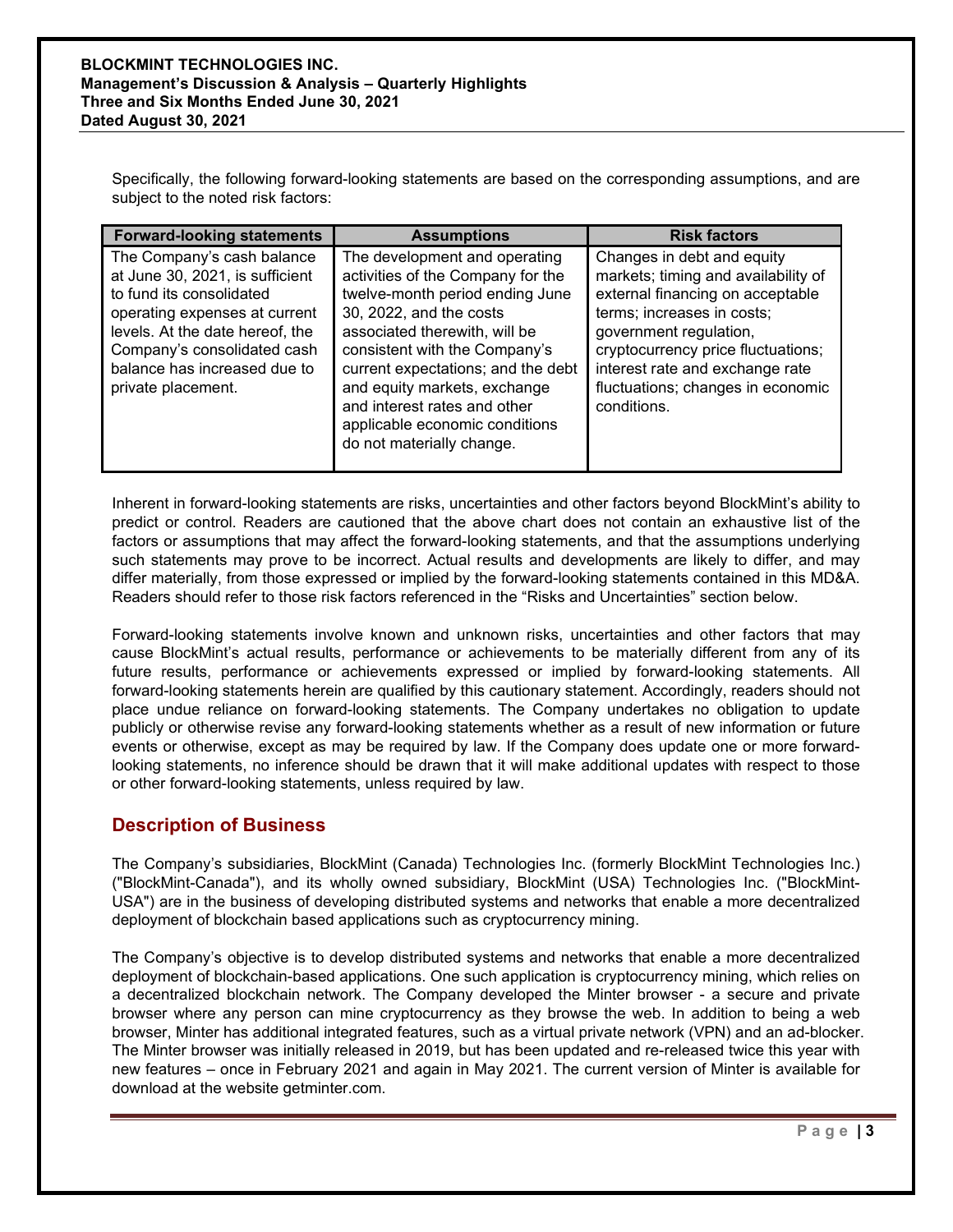# **Outlook and Overall Performance**

### **Corporate**

## Business Development

In January 2021, the Company closed a private placement for gross proceeds of C\$1,000,000 (\$782,800) by issuing 3,846,154 common shares at a price of C\$0.26 per share. In connection with the private placement, the Company issued an aggregate of 127,383 finder's shares to certain brokerage firms for introducing subscribers to the Company.

In February 2021, the Company announced the granting of incentive stock options to certain of its directors, officers and consultants to purchase up to an aggregate of 1,250,000 common shares in the capital of the Company, exercisable at a price of C\$0.40 per share for a period of five (5) years expiring February 11, 2026. These options vested immediately.

In February 2021, the Company announced that its COO, Daniel Beck, resigned to pursue other business interests.

In June 2021, the Company announced that it had signed an agreement to acquire a facility for cryptocurrency mining located in Manitoba, Canada which would be powered by clean, sustainable and lowcost hydropower. Subsequently, the Company elected to terminate the agreement due to the Vendor's inability to satisfy the conditions for closing.

#### Financial highlights

The Company had no revenue, so its ability to ensure continuing operations is dependent on either expanding its business, or raising additional debt or equity financing.

For the six months ended June 30, 2021, the Company had a net loss of \$780,962 which consisted primarily of (i) share based payments of \$355,100; (ii) consulting fees of \$203,137; (iii) business development and promotion of \$123,940; and (iv) management fees and salaries of \$81,300.

At June 30, 2021, the Company had a net working capital of \$2,894,622 (December 31, 2020 – \$2,543,528). The Company had cash and cash equivalents of \$2,954,443 (December 31, 2020 - \$2,600,962). Working capital and cash and cash equivalents increased during the six months ended June 30, 2021 due to cash provided by financing activities of \$776,956, and net cash used in operating activities of \$423,475.

The Company has sufficient capital to meet its ongoing operating expenses and continue to meet its obligations on its current projects for the 12-month period ending June 30, 2022. See "Liquidity and Financial Position" below.

## **Description of Business**

As described above, the Company develops distributed systems and networks that enable a more decentralized deployment of blockchain based applications such as cryptocurrency mining. Development and release of software products were suspended due to the price and volatility of cryptocurrencies in 2019 and 2020. In February 2021, the Company released its upgraded, distributed crypto-miner "Minter" and introduced a new feature to the Minter browser which allows users to earn carbon credits to offset their carbon footprint. A further upgrade to the Minter browser was released in May 2021 which allows users the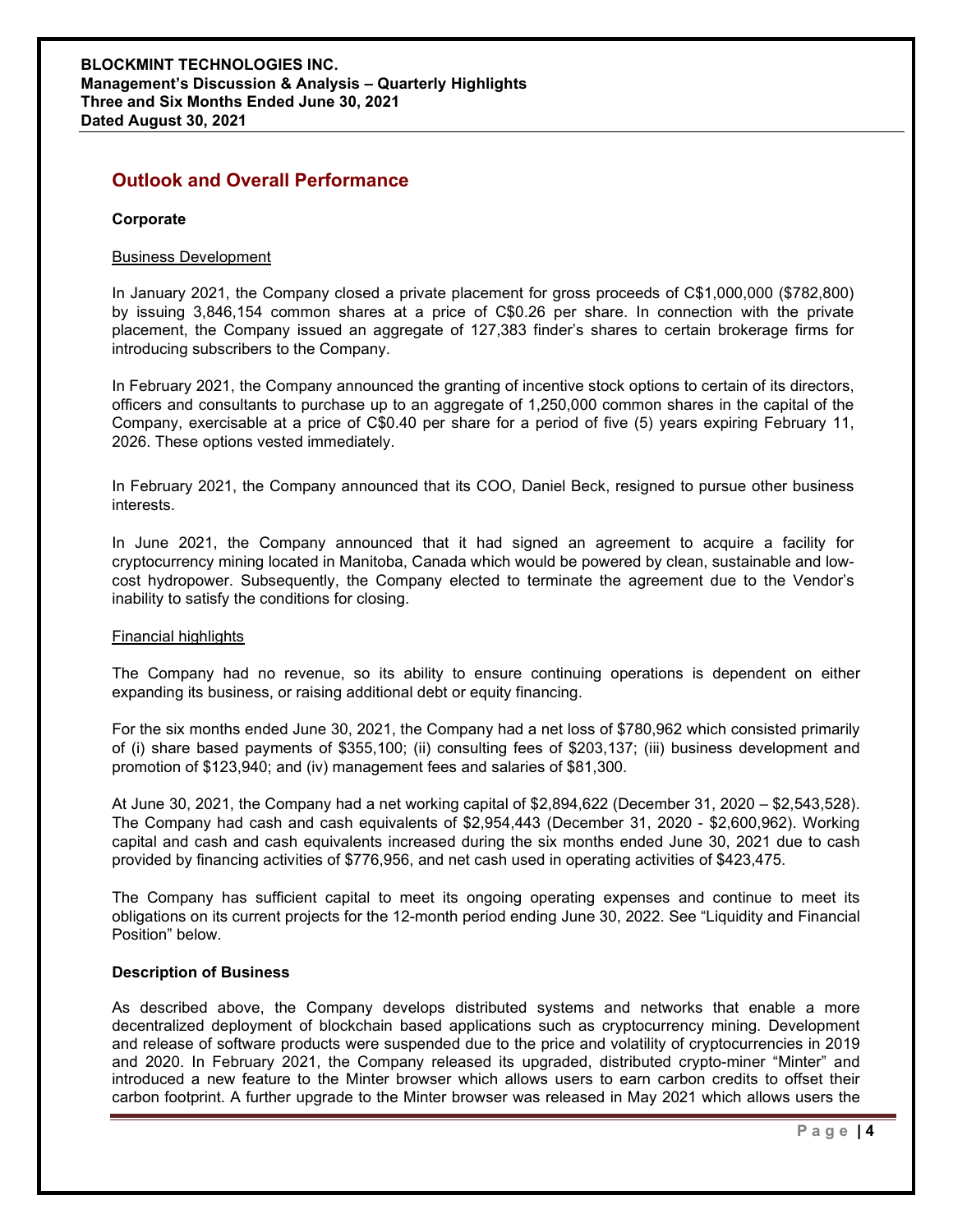option to earn a fractional ownership in a non-fungible token (NFT). Minter users are now able to choose whether to use their mined cryptocurrency to earn: 1) carbon credits to offset their carbon footprint; or 2) fractional ownership in a NFT.

A NFT is a unit of data on a blockchain where each NFT can represent a unique digital item and thus they are not interchangeable. NFTs can represent digital files such as art, audio, video, and other forms of creative work. While the digital files themselves are infinitely reproducible, the NFTs representing them are tracked on their underlying blockchains and provide buyers with proof of ownership.

In April 2021, the Company acquired multiple NFTs by renowned digital artist Pak. BlockMint aims to acquire NFTs from multiple genres (including art, sports, music, etc) to create a diverse portfolio of NFTs in support of its distributed crypto-miner browser "Minter" which will allow users to exchange their earned cryptocurrency for a fractional ownership in a NFT from the BlockMint portfolio.

## **Trends**

Prices of cryptocurrencies have been extremely volatile since BlockMint-USA first started operations. Specifically, the price of Monero, the cryptocurrency identified by BlockMint-USA to be central to its software products. Consequently, the market for the Company's products has been impacted by this volatility, and the demand for the Company's products is uncertain. The Company determined in the first half of 2019 that it would suspend further development of its products pending the price of cryptocurrencies recovering to economic levels.

There has been an increase in the prices of several cryptocurrencies recently, which has led to an increased interest in cryptocurrencies and blockchain technologies. As a result, the Company decided to release an updated version of its initial product, the Minter browser, in 2021.

There have been recent wide fluctuations in the prices of several cryptocurrencies recently, leading to more speculation and trading, but higher prices have not been sustained or achieved to the level where the Company feels it can economically carry on its current business.

The most recent trend in global economic activity has been the slow-down caused by the COVID 19 pandemic. The impact of this unprecedented event on the future trading price of cryptocurrencies is unclear, however one possible scenario is that people will turn to cryptocurrencies instead of fiat currencies given the world governments' trend toward printing vast amounts of cash to offset the economic slow-down caused by the virus. The Company can offer no assurance that the price of cryptocurrencies will increase as a result of the pandemic.

Apart from these and the risk factors noted under the heading "Risks and Uncertainties", management is not aware of any other trends, commitments, events or uncertainties that would have a material effect on the Company's business, financial condition or results of operations. See "Risks and Uncertainties" below.

## **Off-Balance-Sheet Arrangements**

As of the date of this filing, the Company does not have any off-balance-sheet arrangements that have, or are reasonably likely to have, a current or future effect on the results of operations or financial condition of the Company, including, and without limitation, such considerations as liquidity and capital resources.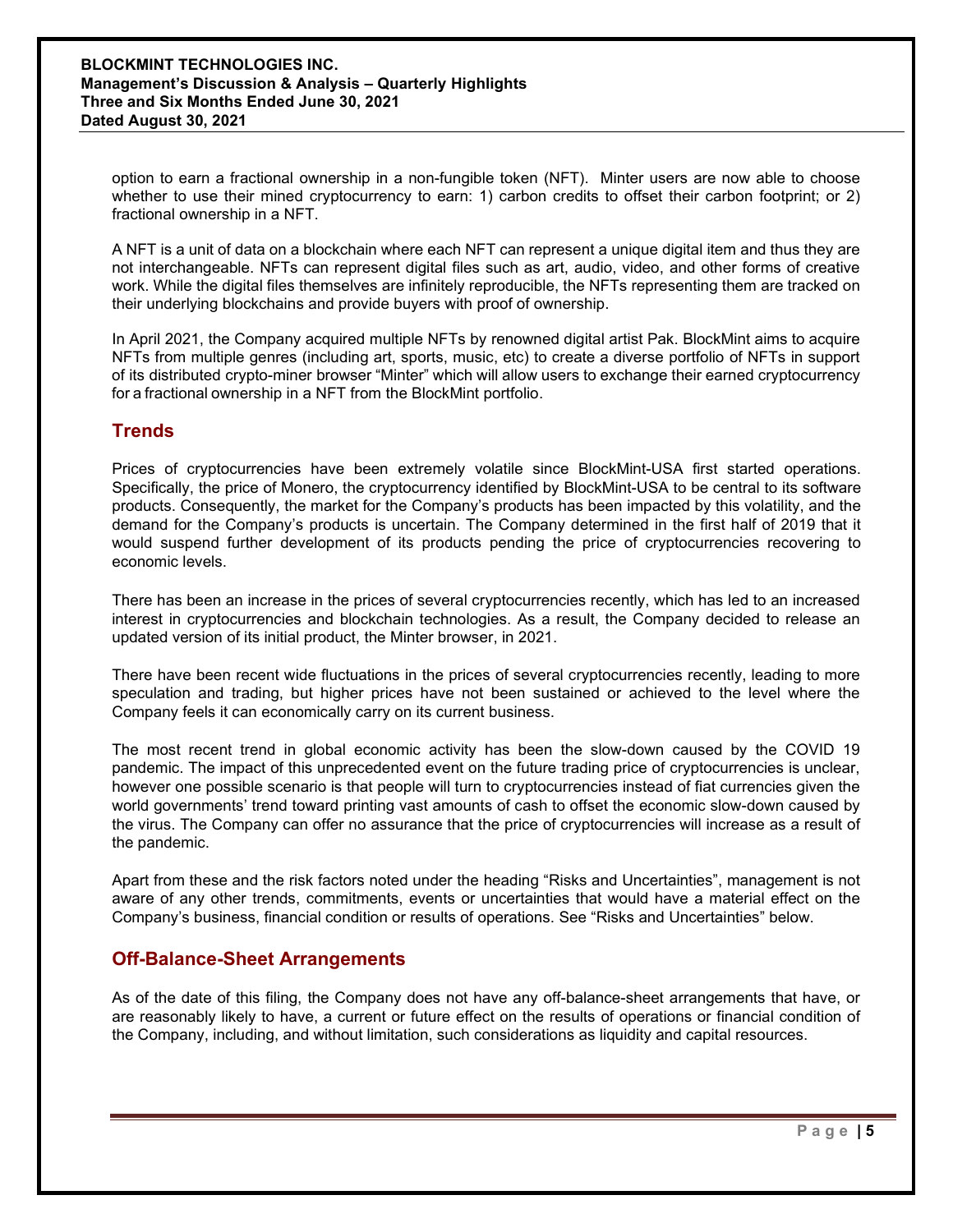## **Discussion of Operations**

#### **Three months ended June 30, 2021 compared with three months ended June 30, 2020**

For the three months ended June 30, 2021, BlockMint's net loss was \$231,589 with basic loss per share of \$0.00. This compares with a net loss of \$137,302 with basic and diluted loss per share of \$0.00 or the three months ended June 30, 2020. The increase of \$94,287 in net loss was principally because operating expenses increased due to business development and promotion; and consulting fees as the Company updated and released "Minter" and searched for opportunities to expand mining capabilities.

#### **Six months ended June 30, 2021 compared with six months ended June 30, 2020**

For the six months ended June 30, 2021, BlockMint's net loss was \$780,962 with basic loss per share of \$0.02. This compares with a net loss of \$192,686 with basic and diluted loss per share of \$0.00 or the six months ended June 30, 2020. The increase of \$588,276 in net loss was principally because operating expenses increased due to share-based payment for options issued during the period, business development and promotion; and consulting fees as the Company updated and released "Minter" and searched for opportunities to expand mining capabilities.

#### **Cash Flow**

The Company had cash of \$2,954,443 at June 30, 2021 (December 31, 2020 - \$2,600,962). The change in cash during the six months ended June 30, 2021 was primarily due to the cash provided by financing activities.

Cash used in operating activities was \$423,475, for the six months ended June 30, 2021. Operating activities were affected by net loss of \$780,962 and net changes in non-cash working capital balances due to an increase in receivables and prepaid expenses of \$7,688; and in accounts payable and accrued liabilities of \$10,075. The Company also recorded share-based payment of \$355,100. For the six months ended June 30, 2020, cash used in operating activities was \$186,800. Operating activities were affected by the net decrease in non-cash, working capital balances due to a decrease in receivables and prepaid expenses of \$6,656; and an increase in accounts payable and accrued liabilities of \$543. The Company also recorded revaluation in digital currency of \$227.

Net cash provided by financing activities was \$776,956 during the six months ended June 30, 2021 as the Company closed a non-brokered private placement and issued an aggregate of 3,846,154 common shares at a price of CDN\$0.26 per common share to raise aggregate gross proceeds of CDN\$1,000,000 (\$782,800).

#### **Liquidity and Capital Resources**

The Company's activities have been financed through the completion of equity offerings. There is no assurance that equity capital will be available to the Company in the amounts or at the times desired or on terms that are acceptable to the Company, if at all.

The Company has no revenues, and therefore must utilize its current cash reserves, funds obtained from the exercise of warrants or options and other financing transactions to maintain its capacity to meet ongoing operating activities. As of June 30, 2021, the Company had 1,250,000 stock options and 6,650,000 warrants outstanding that would raise approximately \$650,000, if exercised in full; however all of the warrants are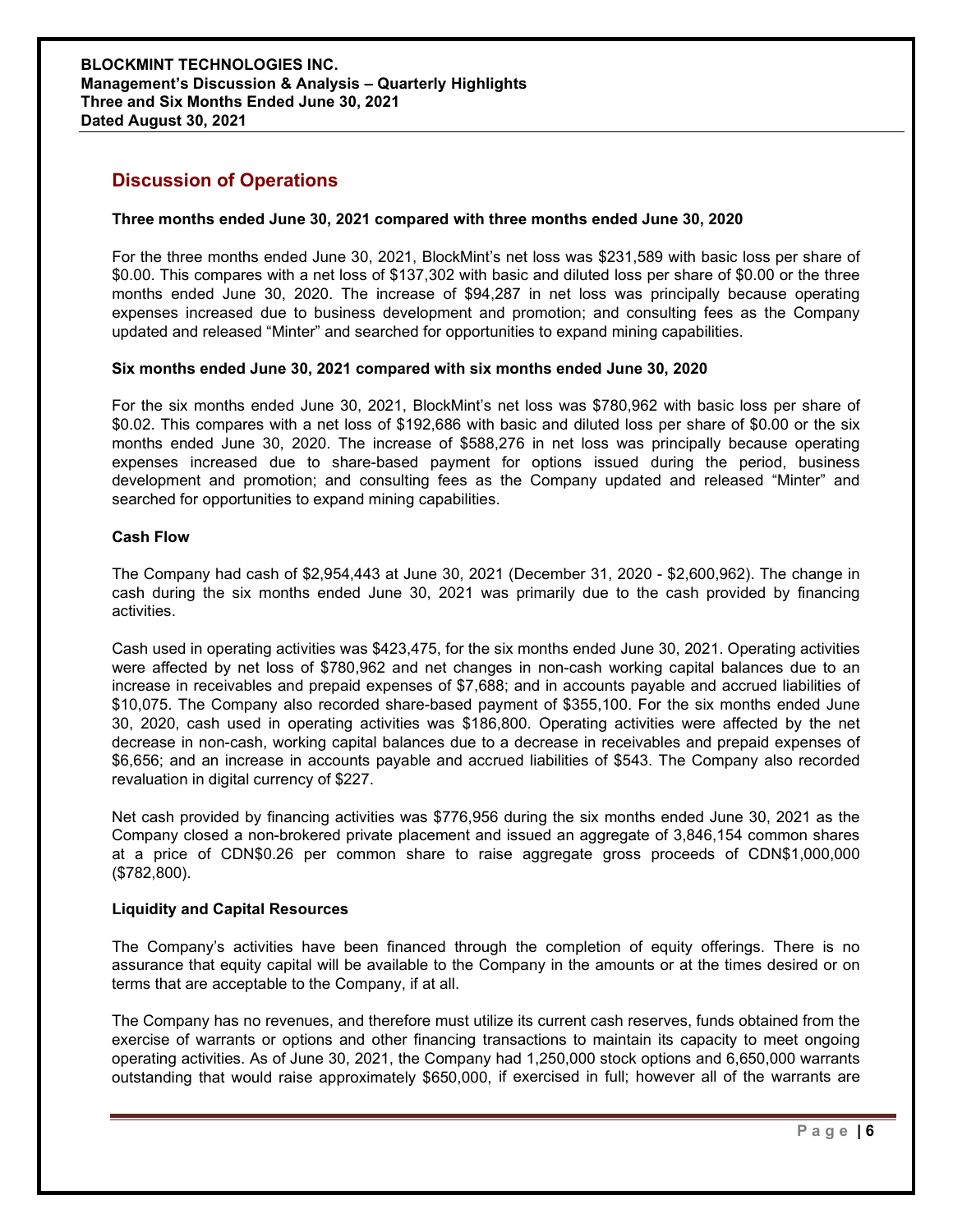subject to the Company meeting certain revenue thresholds so it is not anticipated that they will become exercisable in the next twelve months.

At June 30, 2021, the Company reported cash of \$2,954,443 (December 31, 2020 - \$2,600,962) and a net working capital of \$2,894,622 (December 31, 2020 - \$2,543,528). The net cash on hand as at June 30, 2021, is expected to be sufficient to meet the Company's liquidity requirements in 2020. Currently, the Company's operating expenses are approximately \$50,000 to \$60,000 per month for management fees, month-to-month professional fees, listing expenses and other working expenses. The Company's cash as at June 30, 2021 is expected to be sufficient to satisfy current liabilities and general and administrative costs up to June 30, 2022.

# **Accounting Pronouncements**

#### **Changes in accounting policy**

There are no other relevant IFRS's or IFRS interpretations that are not yet effective that would be expected to have a material impact on the Company.

## **New standards not yet adopted and interpretations issued but not yet effective**

Certain pronouncements were issued by the IASB or the IFRIC that are mandatory for accounting periods commencing on or after January 1, 2022. Many are not applicable or do not have a significant impact to the Company and have been excluded.

## IFRS 3, Business Combinations ("IFRS 3")

Amendments to IFRS 3 "Business Combinations" were issued in May 2020, and are effective on or after January 1, 2022, with earlier application permitted. The amendments update references within IFRS 3 to the 2018 Conceptual Framework and require that the principles in IAS 37 "Provisions, Contingent Liabilities and Contingent Assets" be used to identify liabilities and contingent assets arising from a business combination. Adoption of these amendments is not expected to have a significant impact on the Company's unaudited condensed consolidated interim financial statements.

# **Related Party Transactions**

Related parties include the Board of Directors and officers of the Company, close family members and enterprises that are controlled by these individuals as well as certain persons performing similar functions. Related party transactions conducted in the normal course of operations are measured at the amount established and agreed to by the related parties.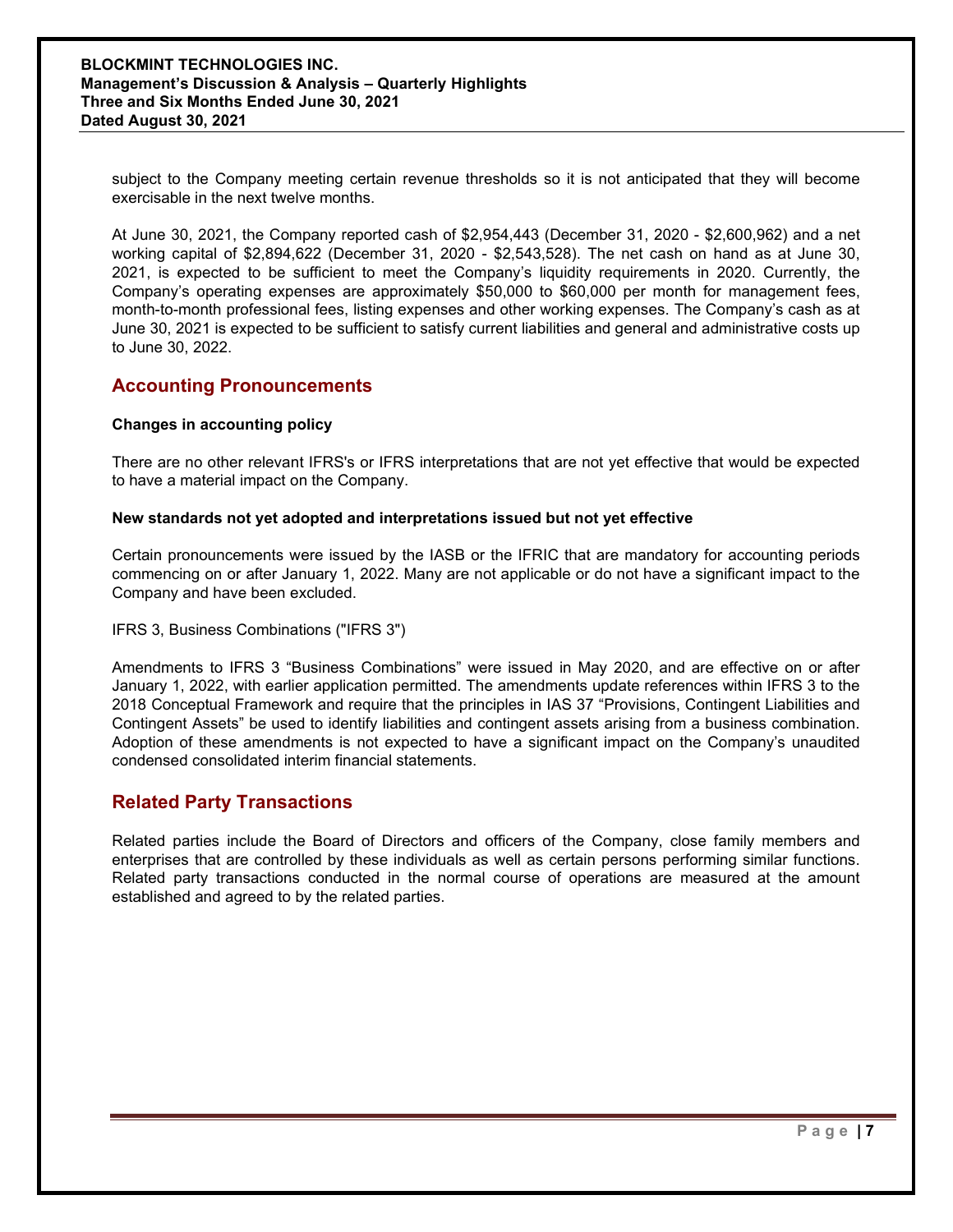(a) The Company entered into the following transactions with related parties:

|                                                         | <b>Three Months Ended</b><br><b>June 30,</b> |              | <b>Six Months Ended</b><br><b>June 30,</b> |                 |
|---------------------------------------------------------|----------------------------------------------|--------------|--------------------------------------------|-----------------|
| <b>Names</b>                                            | 2021<br>( \$)                                | 2020<br>(\$) | 2021<br>$($ \$)                            | 2020<br>$($ \$) |
| Owen Bird Law Corporation (1)                           | 4,815                                        | 1.376        | 12,714                                     | 1,376           |
| Bayswater Consulting Ltd. (Bayswater) (2)               | 2,440                                        | 2,176        | 4,797                                      | 4,384           |
| Marrelli Support Services Inc. ("Marrelli Support") (3) | 8,867                                        | 8,638        | 17,593                                     | 17,364          |
|                                                         |                                              |              |                                            |                 |

- 1) For the three and six months ended June 30, 2021, the Company expensed professional fees of \$4,815 and \$12,714, respectively (three and six months ended June 30, 2020 - \$1,376) for legal services of which \$5,844 was reflected as share issue costs, to Owen Bird Law Corporation, a legal firm of which Jeff Lightfoot is a shareholder. As at June 30, 2021, \$2,642 (December 31, 2020 - \$1,472) was payable to this party and the amount is included in accounts payable and accrued liabilities.
- 2) For the three and six months ended June 30, 2021, the Company expensed consulting fees of \$2,440 and \$4,797, respectively (three and six months ended June 30, 2020 - \$2,176 and \$4,384, respectively) to a private company controlled by Erin Walmesley, the Company's corporate secretary, for corporate services.
- 3) For the three and six months ended June 30, 2021, the Company expensed consulting fees of \$8,867 and \$17,593, respectively (three and six months ended June 30, 2020 - \$8,638 and \$17,364, respectively) to Marrelli Support Services Inc. ("Marrelli") for: Victor Hugo to act as the Chief Financial Officer of the Company; and for bookkeeping services. Victor Hugo is an employee of Marrelli. These services were incurred in the normal course of operations for general accounting and financial reporting matters. As at June 30, 2021, Marrelli was owed \$4,514 (December 31, 2020 - \$9,722), and the amount is included in accounts payable and accrued liabilities.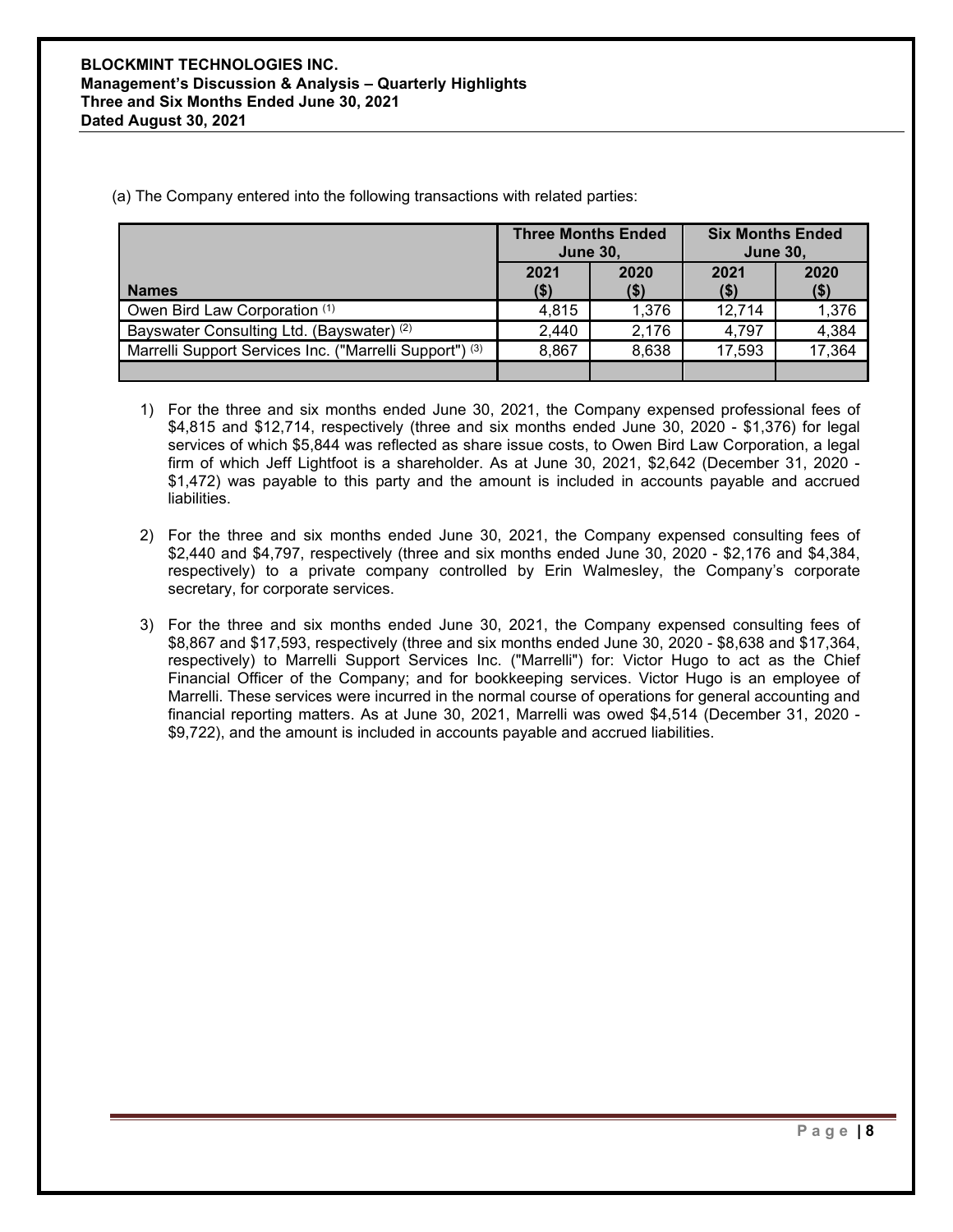## **BLOCKMINT TECHNOLOGIES INC. Management's Discussion & Analysis – Quarterly Highlights Three and Six Months Ended June 30, 2021 Dated August 30, 2021**

(b) Remuneration of directors and key management personnel, other than consulting or professional fees, of the Company was as follows:

|                           | <b>Salaries and fees</b><br><b>Three Months Ended</b><br><b>June 30,</b> |                 | Share-based<br>payment                       |             | <b>Total</b>                                 |                 |
|---------------------------|--------------------------------------------------------------------------|-----------------|----------------------------------------------|-------------|----------------------------------------------|-----------------|
|                           |                                                                          |                 | <b>Three Months Ended</b><br><b>June 30,</b> |             | <b>Three Months Ended</b><br><b>June 30,</b> |                 |
| <b>Name</b>               | 2021<br>$($ \$)                                                          | 2020<br>$($ \$) | 2021<br>\$)                                  | 2020<br>\$) | 2021<br>(\$)                                 | 2020<br>$($ \$) |
| Nelson Ijih, CEO / CIO    | 30,000                                                                   | 9,000           | Nil                                          | Nil         | 30,000                                       | 9,000           |
| Daniel Beck, former COO   | Nil                                                                      | 9,000           | Nil                                          | Nil         | Nil                                          | 9,000           |
| Jeff Lightfoot, Director  | 2,600                                                                    | 2,278           | Nil                                          | Nil         | 2,600                                        | 2,278           |
| David Patterson, Director | 2,600                                                                    | 2,278           | Nil                                          | Nil         | 2,600                                        | 2,278           |
| Colin Watt, Director      | 2,600                                                                    | 2,278           | Nil                                          | Nil         | 2,600                                        | 2,278           |
| l Total                   | 37,800                                                                   | 24,834          | <b>Nil</b>                                   | <b>Nil</b>  | 37,800                                       | 24,834          |

|                                        | <b>Salaries and fees</b><br><b>Six Months Ended</b><br><b>June 30,</b> |                 | Share-based<br>payment<br><b>Six Months Ended</b><br><b>June 30.</b> |                 | <b>Total</b>                               |                 |
|----------------------------------------|------------------------------------------------------------------------|-----------------|----------------------------------------------------------------------|-----------------|--------------------------------------------|-----------------|
|                                        |                                                                        |                 |                                                                      |                 | <b>Six Months Ended</b><br><b>June 30,</b> |                 |
| <b>Name</b>                            | 2021<br>(\$)                                                           | 2020<br>$($ \$) | 2021<br>$($ \$)                                                      | 2020<br>$($ \$) | 2021<br>$($ \$)                            | 2020<br>$($ \$) |
| Nelson Ijih, CEO / CIO                 | 60,000                                                                 | 18,000          | Nil                                                                  | Nil             | 60,000                                     | 18,000          |
| Daniel Beck, former COO                | 6,000                                                                  | 18,000          | Nil                                                                  | Nil             | 6,000                                      | 18,000          |
| Jeff Lightfoot, Director               | 5,100                                                                  | 4,403           | 42,612                                                               | Nil             | 47,712                                     | 4,403           |
| David Patterson, Director              | 5,100                                                                  | 4,403           | 42,612                                                               | Nil             | 47,712                                     | 4,403           |
| Colin Watt, Director                   | 5,100                                                                  | 4,403           | 42,612                                                               | Nil             | 47,712                                     | 4,403           |
| Erin Walmesley, Corporate<br>Secretary | Nil                                                                    | Nil             | 21,306                                                               | Nil             | 21,306                                     | Nil             |
| Victor Hugo, CFO                       | Nil                                                                    | Nil             | 21,306                                                               | Nil             | 21,306                                     | Nil             |
| Total                                  | 81,300                                                                 | 49,209          | 170,448                                                              | <b>Nil</b>      | 251,748                                    | 49,209          |